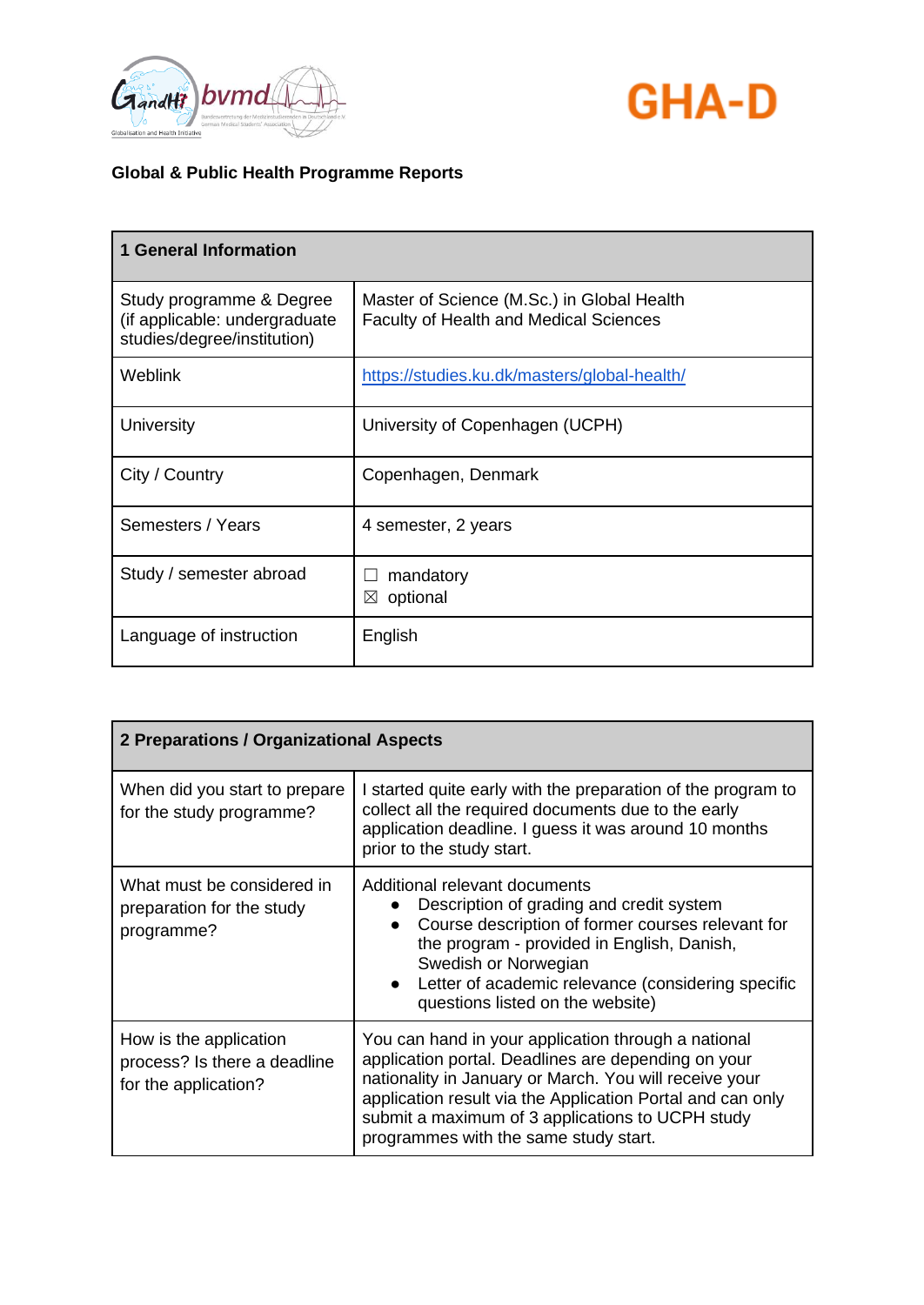



| <b>2a Documents</b>                                                                                                                                                                                      |                                                                                                                                                                                       |                                                                                                                                                                                                                                                                                                                               |
|----------------------------------------------------------------------------------------------------------------------------------------------------------------------------------------------------------|---------------------------------------------------------------------------------------------------------------------------------------------------------------------------------------|-------------------------------------------------------------------------------------------------------------------------------------------------------------------------------------------------------------------------------------------------------------------------------------------------------------------------------|
| Which documents were<br>needed for the application /<br>country entry?<br>How/Where did you get<br>them?                                                                                                 | $\Box$ report<br>x language certificate<br>x motivational letter (letter of<br>academic relevance)<br>x CV/resumé<br>recommendation letter<br>insurances<br>⊟ visa<br>$\Box$ vaccines | <b>Application fees</b><br>Citizens from a country<br>outside the EU, EEA or<br>Switzerland must pay an<br>application fee of DKK 750<br>(approx. EUR 100).                                                                                                                                                                   |
| <b>2b Financial Aspects</b>                                                                                                                                                                              |                                                                                                                                                                                       |                                                                                                                                                                                                                                                                                                                               |
| Are there costs related to the<br>study programme?<br>How much are they?                                                                                                                                 | $\Box$ semester contribution<br>X tuition fee (only for Non-EU<br>citizens)<br>enrolment fee<br>$\Box$ others                                                                         | <b>Tuition fees</b><br>As a citizen of the EU,<br>EEA or Switzerland, you<br>do not have to pay any<br>tuition fees.<br>As a citizen from a country<br>outside the EU, EEA or<br>Switzerland you must pay<br>tuition fees. Tuition fee for<br>the two-year MSc in<br>Immunology and<br>Inflammation is DKK<br>250,000 (2020). |
| How do you finance your<br>study programme (abroad)?                                                                                                                                                     | I worked full-time for half a year prior to the study<br>program.                                                                                                                     |                                                                                                                                                                                                                                                                                                                               |
| Do you get financial support?<br>(e.g. scholarship, BAföG,<br>$etc.$ )<br>From which institution do<br>you get the financial<br>support?<br>How much do you get<br>(optional)?<br>Do you have any tips / | No, but there are various scholarships available for (non-)<br>EU students.                                                                                                           |                                                                                                                                                                                                                                                                                                                               |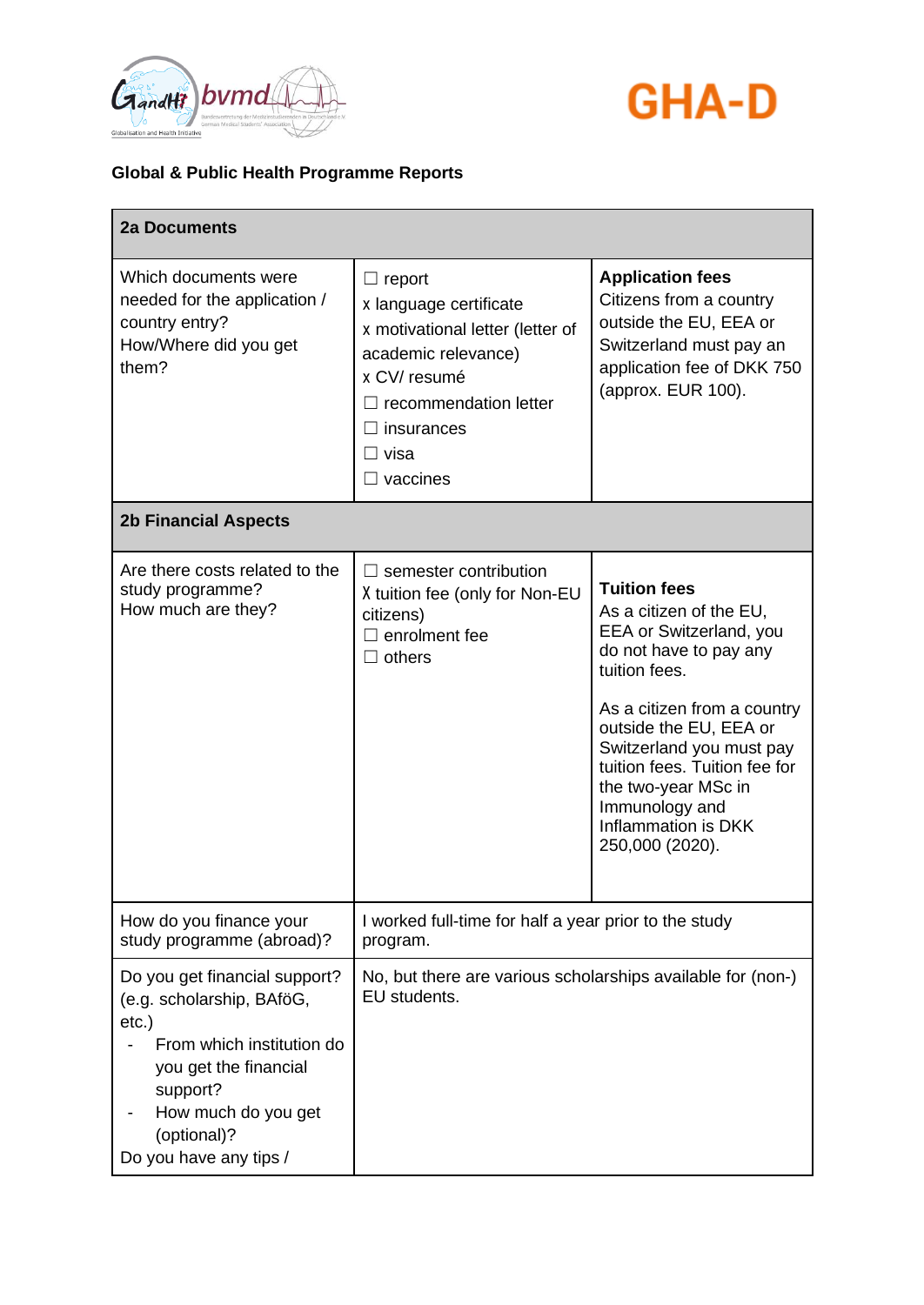



| experiences for application?                                                                                                  |                                                                                                                                                                                                                                                                                                                                                                                                                                       |
|-------------------------------------------------------------------------------------------------------------------------------|---------------------------------------------------------------------------------------------------------------------------------------------------------------------------------------------------------------------------------------------------------------------------------------------------------------------------------------------------------------------------------------------------------------------------------------|
| Do you have insights into<br>jobs for students?                                                                               | As Non-Danish speaking persons, the job search can be<br>quite difficult and competitive. There are not that many<br>jobs where only English is required. However, once you<br>find a job you have the possibility to apply for SU if you<br>work more than 11 hours per week. It is financial support<br>from the government which you don't have to pay back.<br>Only EU citizens can apply for SU<br>(https://www.su.dk/english/). |
| How would you rate the cost<br>of living in your city (in<br>comparison to specific cities<br>in your country?)               | The costs are quite high. For rent you have to calculate at<br>least 650€ per month. At the cafeteria they offer lunch and<br>snacks which are also quite expensive in my opinion. The<br>city also doesn't provide a lot of student discounts.                                                                                                                                                                                       |
| Based on your experience,<br>how much should someone<br>calculate for accommodation/<br>food/ public transportation/<br>wifi? | The rent is expensive in Copenhagen with around 650 up<br>to 800€ per month. Additionally, I calculated around 300€<br>for groceries and free time activities etc                                                                                                                                                                                                                                                                     |
| Are there other costs that<br>need to be considered?<br>(e.g., vaccinations,<br>insurances, visa, travel costs)               | No, if you have the yellow card (Danish citizen proof) you<br>are allowed to use the health care system.                                                                                                                                                                                                                                                                                                                              |

| 3 Studying                                                                                                                      |                                                                                                                                                                                                           |
|---------------------------------------------------------------------------------------------------------------------------------|-----------------------------------------------------------------------------------------------------------------------------------------------------------------------------------------------------------|
| Why did you decide to study<br>at that university?<br>What appealed to you<br>most?<br>What does it offer what<br>others don't? | In the second semester the program provides a country<br>exposure where you visit a partner university in Europe or<br>Africa. You also have the possibility to include an<br>internship in your studies. |
| Which modules did you take?<br>(brief overview)                                                                                 | 1. First semester:<br><b>Global Health and Diseases: Introduction</b><br>$\bullet$<br>and Major Challenges<br><b>Health Research Methodology</b><br>The Anthropology of Global Health                     |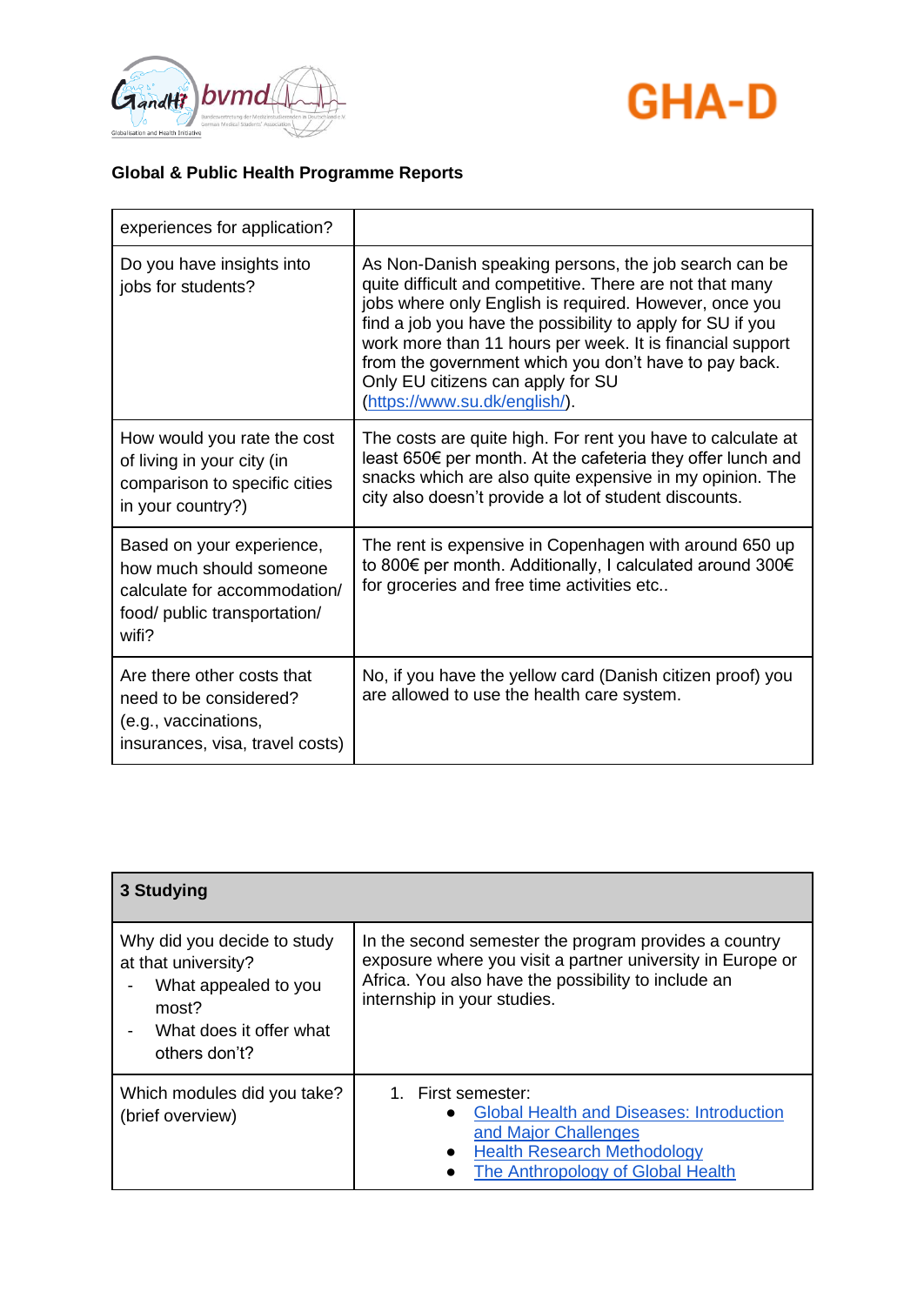



| Which modules did you like/<br>were special at that<br>university?                                       | Drivers of Change in Human Health:<br><b>Coping with Population and Environmental</b><br><b>Dynamics</b><br>Semester<br>2.<br><b>Country Exposure</b><br><b>Global Partners, Policies and Health Care Systems</b><br><b>Strategies for Health Promotion and Disease</b><br><b>Prevention</b>                                                                            |
|----------------------------------------------------------------------------------------------------------|-------------------------------------------------------------------------------------------------------------------------------------------------------------------------------------------------------------------------------------------------------------------------------------------------------------------------------------------------------------------------|
| How would you rate the<br>workload/ amount of self-<br>studying/ group work, etc.?                       | The workload is quite high and a lot of self-study is<br>required. Usually there are readings to prepare for each<br>class. In almost every course group work is integrated.<br>Mostly as preparation for the exam.                                                                                                                                                     |
| How were the lecturers/<br>teaching style? What was<br>new for you? What did you<br>have to get used to? | The topics of the lectures are very multifarious and we had<br>a lot of different lecturers. Sometimes it became repetitive<br>because the different lecturers didn't know what the others<br>talked about.                                                                                                                                                             |
| Are there any specialisation<br>areas in your programme?<br>Which did you choose?                        | Yes, you can choose between four different study tracks:<br>1. Global Health: Policy, Financing and Health Care<br><b>Systems</b><br>Global Health: Disease Burden, Challenges and<br>2.<br>Changes<br>3. Global Health: E-health and ICT in Health (mostly<br>in Danish)<br>4. Global Health: Disaster Risk Management<br><b>Global Health: Generalist track</b><br>5. |
| To which extent were<br>international and global topics<br>discussed/ part of the study<br>programme?    | We mostly talked about international and global topics.<br>Some examples of classes focused more on the European<br>region, others only on Denmark. Since the university does<br>a lot of studies in the global south and especially in<br>Tanzania this area is focused.                                                                                               |
| Which topics were the most<br>interesting/you liked most?                                                |                                                                                                                                                                                                                                                                                                                                                                         |
| Where is the campus<br>located? Is the campus<br>spread throughout the city?<br>Is it easy to arrive?    | The university has various campuses spread within the<br>city. The campus for Global Health classes is located in<br>the city center and can be reached by bike, bus or<br>underground.                                                                                                                                                                                 |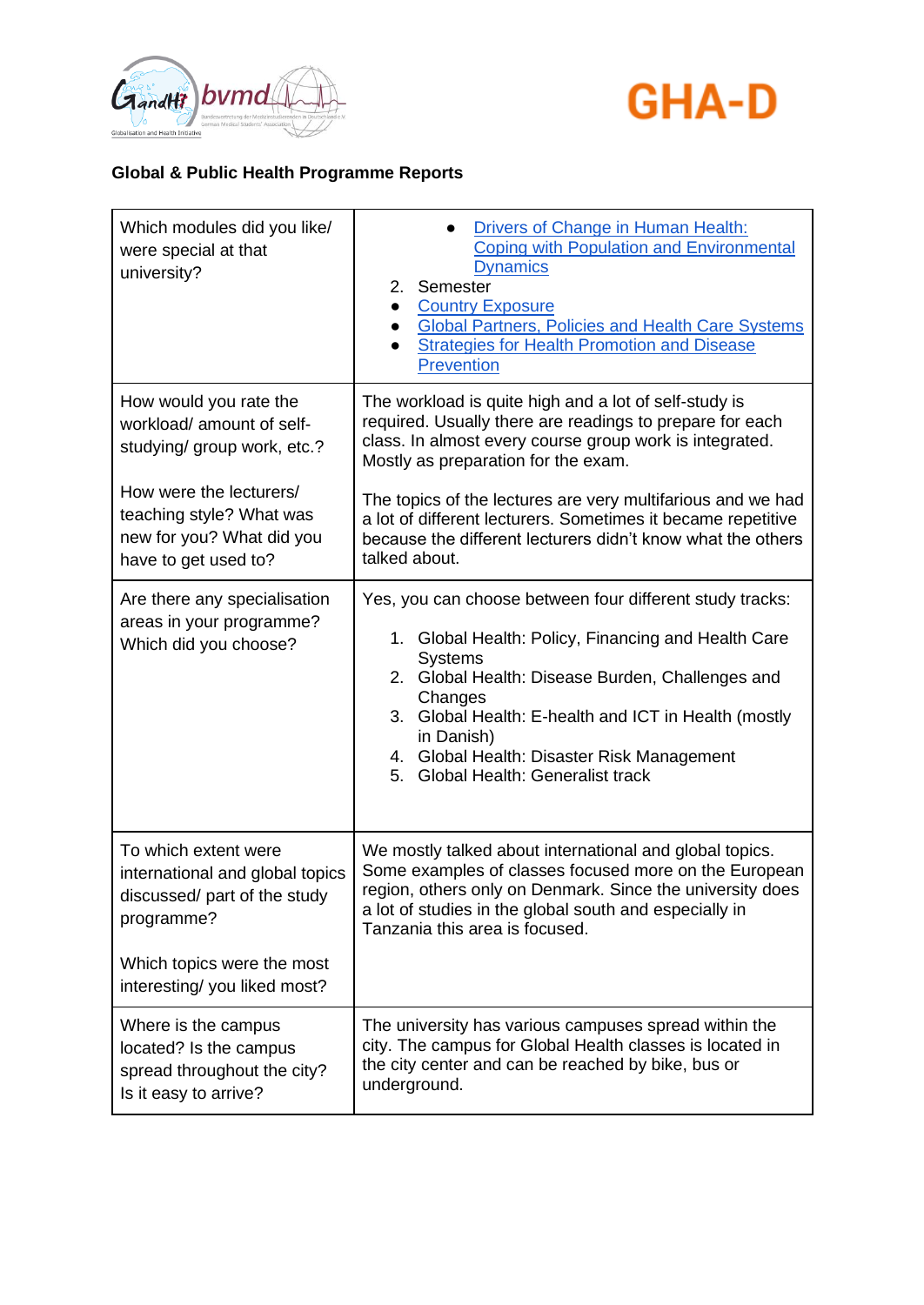



| 4 Living                                                                                                                                                                                                                                                                                   |                                                                                                                                                                                                                                                                                                                                                                                                                                                 |
|--------------------------------------------------------------------------------------------------------------------------------------------------------------------------------------------------------------------------------------------------------------------------------------------|-------------------------------------------------------------------------------------------------------------------------------------------------------------------------------------------------------------------------------------------------------------------------------------------------------------------------------------------------------------------------------------------------------------------------------------------------|
| Briefly describe your daily life.<br>How is your study-work-life-<br>balance?                                                                                                                                                                                                              | In the first semester we had only one class per day of<br>around three hours. In the second semester we had<br>longer classes. Especially in the first year the classes<br>needed a lot of preparation which were mostly readings.<br>The university calculates eight hours of study per day.<br>Most of the time is needed for self study. The<br>recommendation is to mostly focus on university work but<br>you can integrate a student job. |
| How do you experience the<br>city/country and people/<br>fellow students? How is the<br>atmosphere?                                                                                                                                                                                        | There were around 40 students in our class with a high<br>number of Danish students. Most international students<br>stuck together.                                                                                                                                                                                                                                                                                                             |
| What did you learn for<br>yourself personally and<br>culturally?<br>[e.g. an event / situation<br>which was eye-opening /<br>insightful / enlightening]                                                                                                                                    |                                                                                                                                                                                                                                                                                                                                                                                                                                                 |
| Do you have any tips for<br>leisure activities?<br>What does someone<br>have to see?<br>Are there college sports<br>$\overline{\phantom{a}}$<br>at university?<br>Are there any student<br>events to connect (e.g.<br>coffee break, etc.)?<br>Are there any (regional)<br>cultural events? | The city provides a lot of sightseeing which is definitely<br>recommended. You should definitely go to the beach in<br>summer.<br>As far as I know the university doesn't offer college sports<br>but there are a lot of gyms in the city.<br>There are a lot of Friday bars offered. Unfortunately, one<br>of the big open-door events in the entire city was<br>cancelled due to COVID.                                                       |
| What do you have to consider<br>about public transport? What<br>is important? What is<br>different?<br>Most used<br>transportation?<br>Are there semester/<br>student tickets?                                                                                                             | The underground in the inner city is quite new. I used it<br>when I had to go further out of the city or the weather was<br>too bad for biking. There was no student ticket, however I<br>used a card which is rechargeable, and you pay per ride.<br>A bike is needed in the city as well as good clothing.                                                                                                                                    |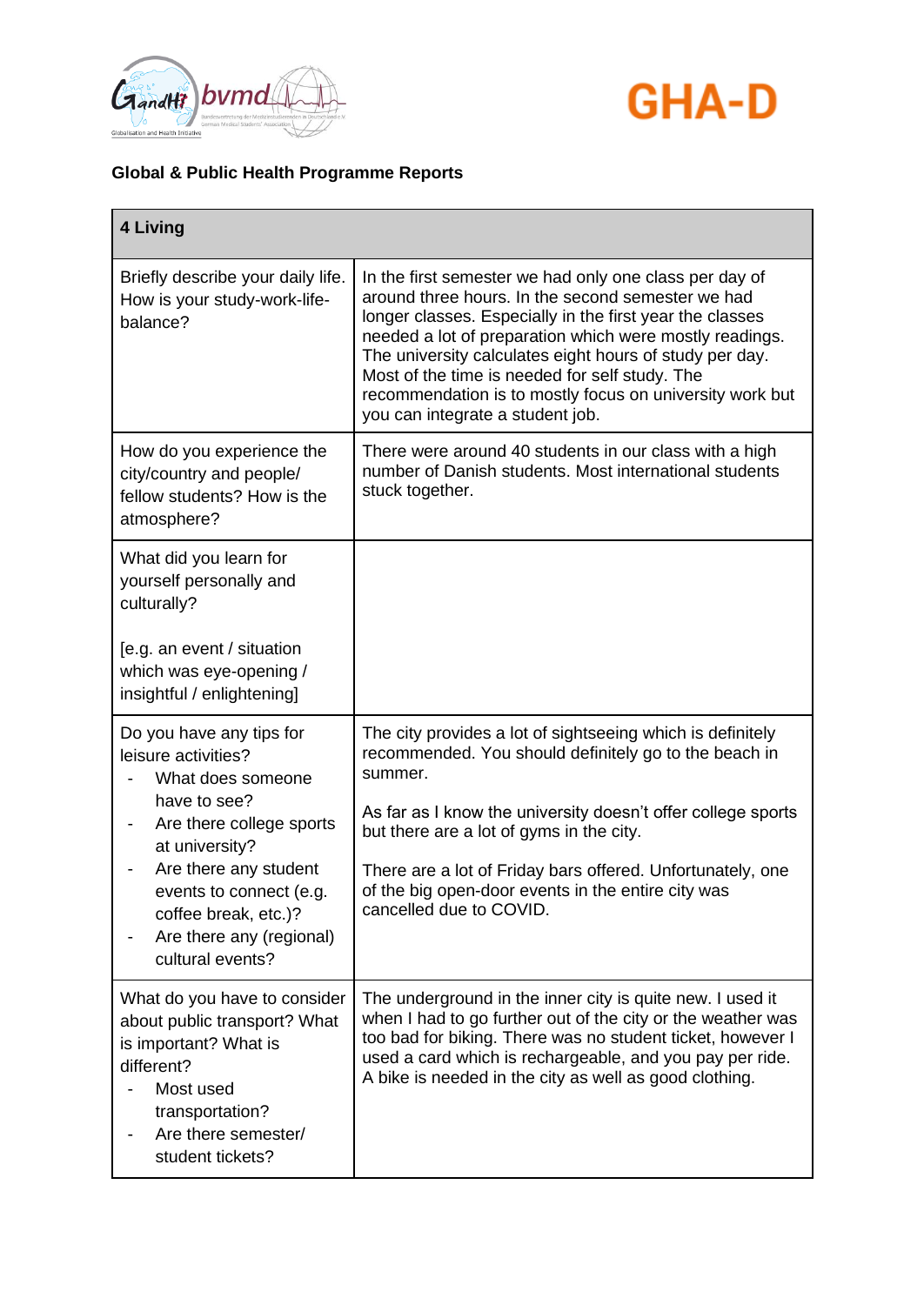



| What do you need (not) to<br>pack/prepare?<br>What is life-saving in the<br>host city/ country?<br>What do you regret (not)<br>bringing?<br>Do you have any tips for<br>preparation? | Clothes against rain and wind are definitely needed! I got<br>a long rain jacket and rain trousers because the weather<br>can switch quite quickly.<br>During autumn and winter, I can recommend a cup which<br>you can carry around for hot drinks. It is always good to<br>bring your own coffee/tea because this can be super<br>expensive. |
|--------------------------------------------------------------------------------------------------------------------------------------------------------------------------------------|------------------------------------------------------------------------------------------------------------------------------------------------------------------------------------------------------------------------------------------------------------------------------------------------------------------------------------------------|
|--------------------------------------------------------------------------------------------------------------------------------------------------------------------------------------|------------------------------------------------------------------------------------------------------------------------------------------------------------------------------------------------------------------------------------------------------------------------------------------------------------------------------------------------|

| <b>5 Reflection</b>                                                                                                                                                             |                                                                                                                                                                                                                                                                                                                                                                                                             |
|---------------------------------------------------------------------------------------------------------------------------------------------------------------------------------|-------------------------------------------------------------------------------------------------------------------------------------------------------------------------------------------------------------------------------------------------------------------------------------------------------------------------------------------------------------------------------------------------------------|
| What is your personal<br>experience about your study<br>programme? Would you<br>recommend the study<br>programme?<br>What did you especially<br>like?<br>What did you not like? | I enjoyed the program and the different offered courses. I<br>was able to get insights in a lot of different global health<br>relevant topics. The second year can be organized<br>individually based on your own interests which I really<br>liked.<br>Bureaucratic processes can take quite a while and you<br>have to be very patient if you hand in any forms especially<br>during the summer holidays. |
| How did you experience the<br>organisation and support at<br>your university?                                                                                                   | The university offers study and exam guidance. You can<br>give them a call or book an individual appointment. They<br>are usually very supportive and try their best to help.<br>I am not aware of any special international students                                                                                                                                                                       |
| Is there any special support<br>for international students?                                                                                                                     | support. But everyone speaks English and it is easy to find<br>support.                                                                                                                                                                                                                                                                                                                                     |
| What are your personal<br>experiences about living in<br>the host city/ country?<br>What broadened your mind?                                                                   | Since I only lived there for around half a year, my<br>experiences are unfortunately a little limited. I experienced<br>Danish people as nice whenever you have questions or<br>need advice. But it can be hard to actually get closer to<br>them.                                                                                                                                                          |
| Have you left your comfort<br>zone? Have you changed<br>your mindset? If yes, in which<br>way?                                                                                  | The city itself offers a lot of different activities and<br>sightseeing opportunities. Also, the beach is very close<br>which is super nice during summer time.                                                                                                                                                                                                                                             |